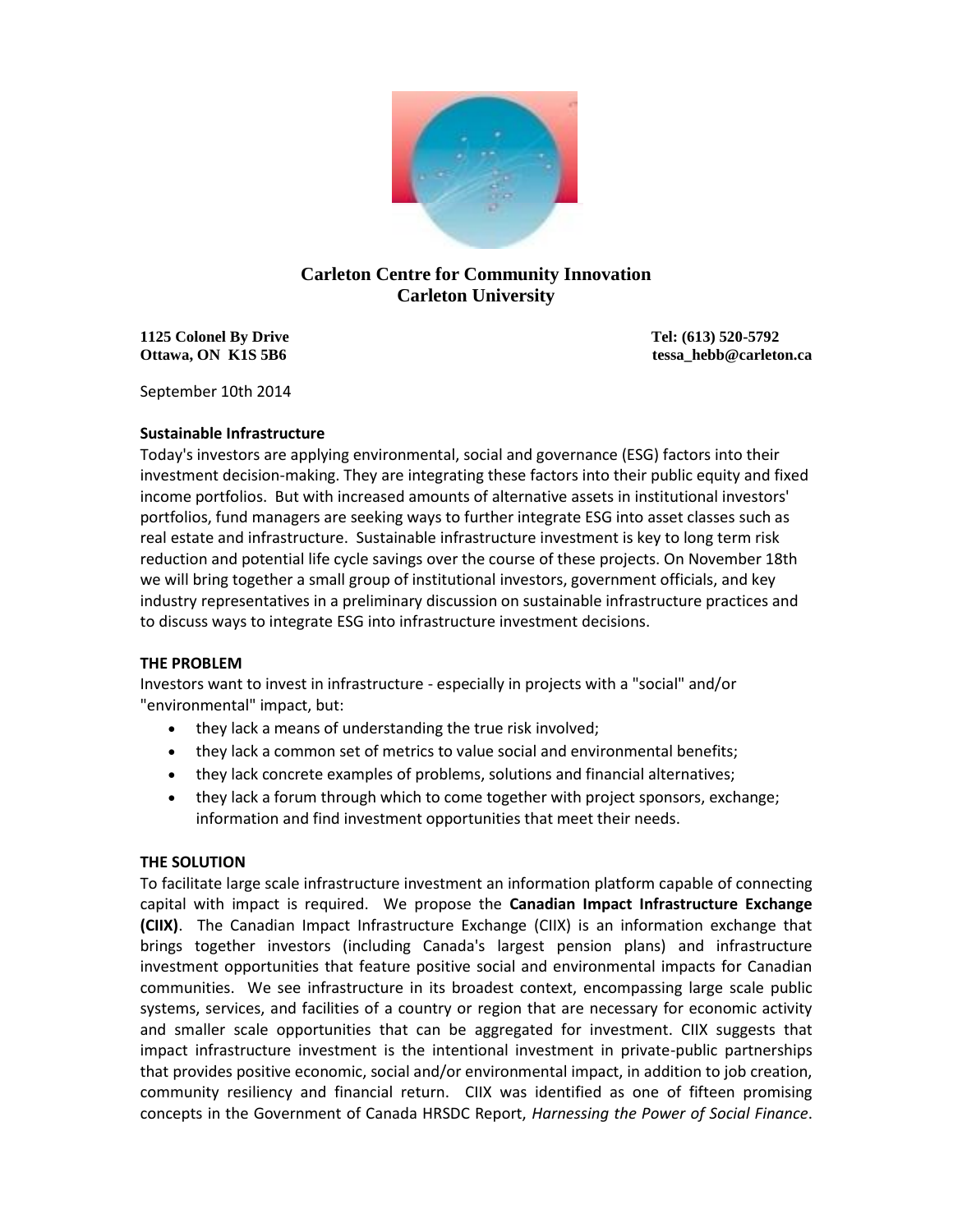CIIX is designed to help stimulate investment in impact infrastructure in order to overcome Canada's current infrastructure deficit (as documented by Federation of Canadian Municipalities). It does so by acting as a medium between private capital and Canada's infrastructure requirements bringing information to the market. It will feature infrastructure opportunities in Canada that provide both sound financial opportunities for investors and maximum positive environmental and social impacts for Canadian communities.

The CIIX improves the transparency of infrastructural requirements by including analysis of the environmental, social and governance (ESG) aspects of this investments. Improved transparency advances investor confidence, making them more likely to invest in these assets, in addition by lowering risk in these transactions it reduces their required returns, making it less costly for the municipalities when utilizing such private funding.

The CIIX will conduct the proper due diligence in assessing total benefits and costs which include externalities – such as the valuation of risks, social impact, employment impact, and environmental impact of the various infrastructure investments. The CIIX will provide a platform in which this information is shared. Investors then have the opportunity to select the most optimal investments using the information provided. The CIIX will review infrastructure assets in the various categories, including water management, telecommunications, waste management, energy transmission and distribution (wind, nuclear, solar, etc.), transportation (roads, (air) ports, etc.), public transit, health care, and other social and civil infrastructure<sup>i</sup>.

A key component of our ability to act as an information exchange with an ESG orientation lies in the expertise of our partner Impact Infrastructure LLC and their ESG Business Case Evaluator. Impact Infrastructure is working with a many municipalities across North America evaluating infrastructure opportunities using an ESG approach. They are currently working with municipalities in Arizona and Texas beta testing a storm water management system that deals with type of floods witnessed this year in Toronto and Calgary.

When evaluating the environmental results of infrastructure projects, Impact Infrastructure LLC. assigns a dollar value to various economic factors such as the environmental costs, benefits, and risks of infrastructure projects. In particular, carbon benefits of projects are quantified using a range of values for  $CO<sub>2</sub>$ . These values can be over-ridden with known values for carbon credits or ranges for expected prices from carbon finance schemes. In addition to these economic factors, they also value other possible benefits such as: the societal, business, low income, health, recreational, or flooding risk benefits of infrastructure. By taking into consideration all of the aforementioned factors, they are able to compare designs within projects and across different projects (allowing for prioritization). When assessing projects, geographically specific variables are taken into consideration in order to provide more relevant and accurate values. Such comparable metrics that include ESG considerations are vital in infrastructure investment.

Impact Infrastructure LLC's focus to date has been on the U.S. However, their methodology was developed by Canadian economists in Canada and has a track record of over \$10 billion of infrastructure deals to date. Specific to Canadian municipalities, this methodology has been used in evaluating burying power lines in Ottawa, several transit studies (Victoria, Winnipeg, and London) and the value of the \$50 billion transportation plan in Toronto – with findings of \$6 billion per year cost of congestion in this study.

The CIIX will seek impact investors, primarily large pension funds whose investment needs are met with infrastructure assets, matching these assets against long term pension fund liabilities.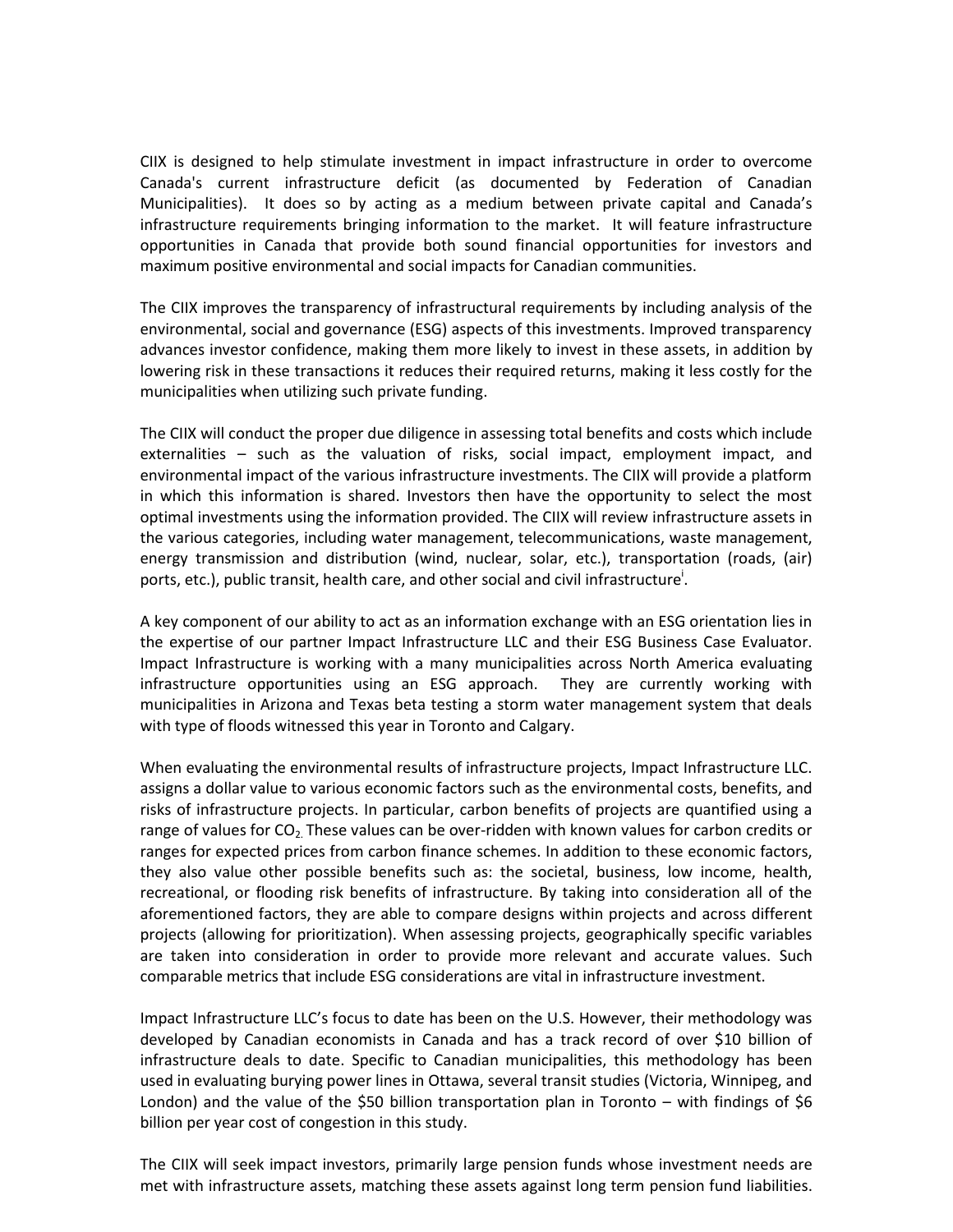Canada's pension funds currently have assets of over \$1.2 trillion. Most of these assets are held by the eight largest pension funds in Canada. These eight funds are also signatories to the UN Principles for Responsible Investing (UN PRI), requiring them to take environmental, social and governance factors into consideration in their investment portfolio.

The largest Canadian pension funds are also global leaders in infrastructure investment and have built great expertise in the field. However to date they have not brought an ESG lens to their infrastructure investments. In addition, they have often been reluctant to invest in private public infrastructure deals in Canada. CIIX will address the information needs required to build a more robust infrastructure investment market in Canada. Dr. Tessa Hebb of Carleton University will draw on her internationally recognized expertise in responsible investing to engage Canadian PRI signatories in the CIIX. She currently chairs the Steering Committee of the UN PRI Academic Network and her work in this area is well known in the field.

We draw on a US model in this exploration, the West Coast Infrastructure Exchange (WCX). The WCX provides a model for the proposed CIIX. Launched in November of 2012, this Exchange has been established to address West Coast infrastructure needs within an ESG framework. It includes the British Columbian government. We are undertaking a detailed case study of the West Coast Exchange to explore lessons learned and best practice in these ESG infrastructure exchanges. The West Coast Exchange has now been in existence for two years. It developed through a series of steps very similar to those we propose here. It is based on a formal agreement between the State Governments of Oregon (host organization), Washington, California and the Province of British Columbia. We see the WCX as a potential partner of the CIIX in standards development.

We plan to have them present WCX in greater detail at our first convening on sustainable infrastructure in Nov. of 2014, and will have a detailed case study of WCX as one of the key convening documents.

**On November 18 2014, CIIX will bring Canadian pension funds and other large Canadian institutional investors who have declared themselves responsible investors (i.e. investors who take environmental, social and governance factors into consideration in investment decisionmaking) together with other key stakeholders in infrastructure investment in Canada for a small single day symposium to discuss the opportunities for sustainable infrastructure investment in Canada.** We will assess the need for a platform such as the proposed CIIX and the services it could provide to this market. We will provide a framework for CIIX and develop an action plan that will lead to the establishment of CIIX with these key investors as active participants. We will provide a white paper on the potential for impact infrastructure in Canada generally and the role CIIX could play in bringing ESG considerations into infrastructure investment decision-making.

### **CIIX COLLABORATIVE PARTNERS**

**The Carleton Centre for Community Innovation (3ci)** provides the program management and home base for the CIIX. It is deeply committed to extending impact investing to large institutional investors in Canada, particularly those declared as responsible investors who integrate social, environmental and governance factors into their investment decision-making. 3ci Director, Dr. Tessa Hebb, is one of the world's leading experts on responsible investing and impact investing. She will draw on her extensive background in both fields to bring together key institutional investors, government agencies, community leaders, and impact investing specialist